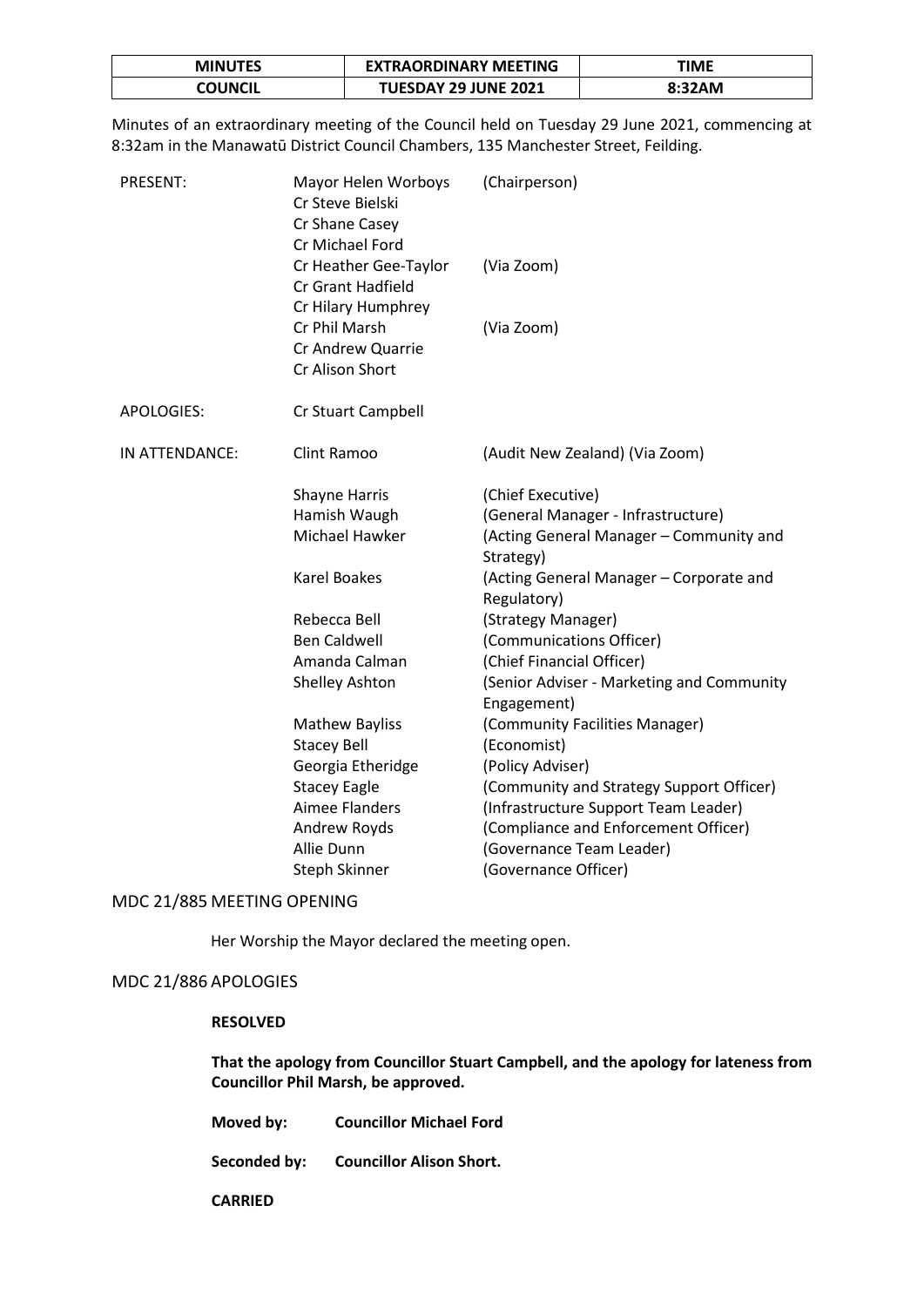| <b>MINUTES</b> | <b>EXTRAORDINARY MEETING</b> | TIME   |
|----------------|------------------------------|--------|
| COUNCIL        | <b>TUESDAY 29 JUNE 2021</b>  | 8:32AM |

### MDC 21/887 DECLARATIONS OF INTEREST

There were no declarations of interest.

## MDC 21/888 ADOPTION OF 10 YEAR PLAN 2021-31

Report of the Chief Executive dated 8 June 2021 presenting the 10 Year Plan 2021-31 to Council for adoption. An updated version of page 214-215 was tabled, to provide the Prospective Statement of Financial Position that was omitted from the published draft 10 Year Plan. A copy of updated wording for page 232 Balanced Budget was also tabled, noting the amended wording that was made as a recommendation from Audit.

Clint Ramoo, of Audit New Zealand attended the meeting via Zoom. He thanked the officers, management and the Council for their assistance during the audit of the 10 Year Plan. He confirmed that Audit New Zealand provided an unqualified audit report, noting however it did include an emphasis of matter paragraph regarding the Government's Three Waters reform and associated uncertainties. He advised the emphasis of matter paragraph was standard across all territorial authorities and one regional council in New Zealand. He brought to Council's attention the letter of representation Audit New Zealand provided for signing by the Mayor and Chief Executive, noting this would contain one unadjusted error regarding the funding from Waka Kotahi, due to the late notification from Waka Kotahi that had resulted in a shortfall in funding from that agency for 2021-24. He advised that Audit New Zealand had assessed that shortfall as not being material, however due to its size asked that the Mayor and Chief Executive sign off on that error. He then spoke about the balanced budget benchmark, noting that for eight of the ten years in the 10 Year Plan the Council did not meet the benchmark. He advised that updated wording had been provided for the explanation contained within the balanced budget benchmark section of the 10 Year Plan 2021-31.

Following questions, the Council discussed including a statement about the balanced budget benchmark in its resolution to adopt the 10 Year Plan 2021-31.

#### **RESOLVED**

**That in accordance with section 93 of the Local Government Act 2002, the Council adopt the 10 Year Plan 2021-31 including the report from Audit New Zealand, acknowledging that the 10 Year Plan does not meet the balanced budget benchmark for 8 of the 10 years.**

**That the Chief Executive be authorised to approve any final minor edits required to the 10 Year Plan 2021-2031 in order to finalise the documents.**

**Moved by: Her Worship the Mayor**

**Seconded by: Councillor Michael Ford**

#### **CARRIED**

## MDC 21/889 ADOPTION OF RATES RESOLUTION 2021-22

Report of the Chief Executive dated 8 June 2021 proposing to set rates for the financial year ending 30 June 2021 as required by the Local Government (Rating) Act 2002.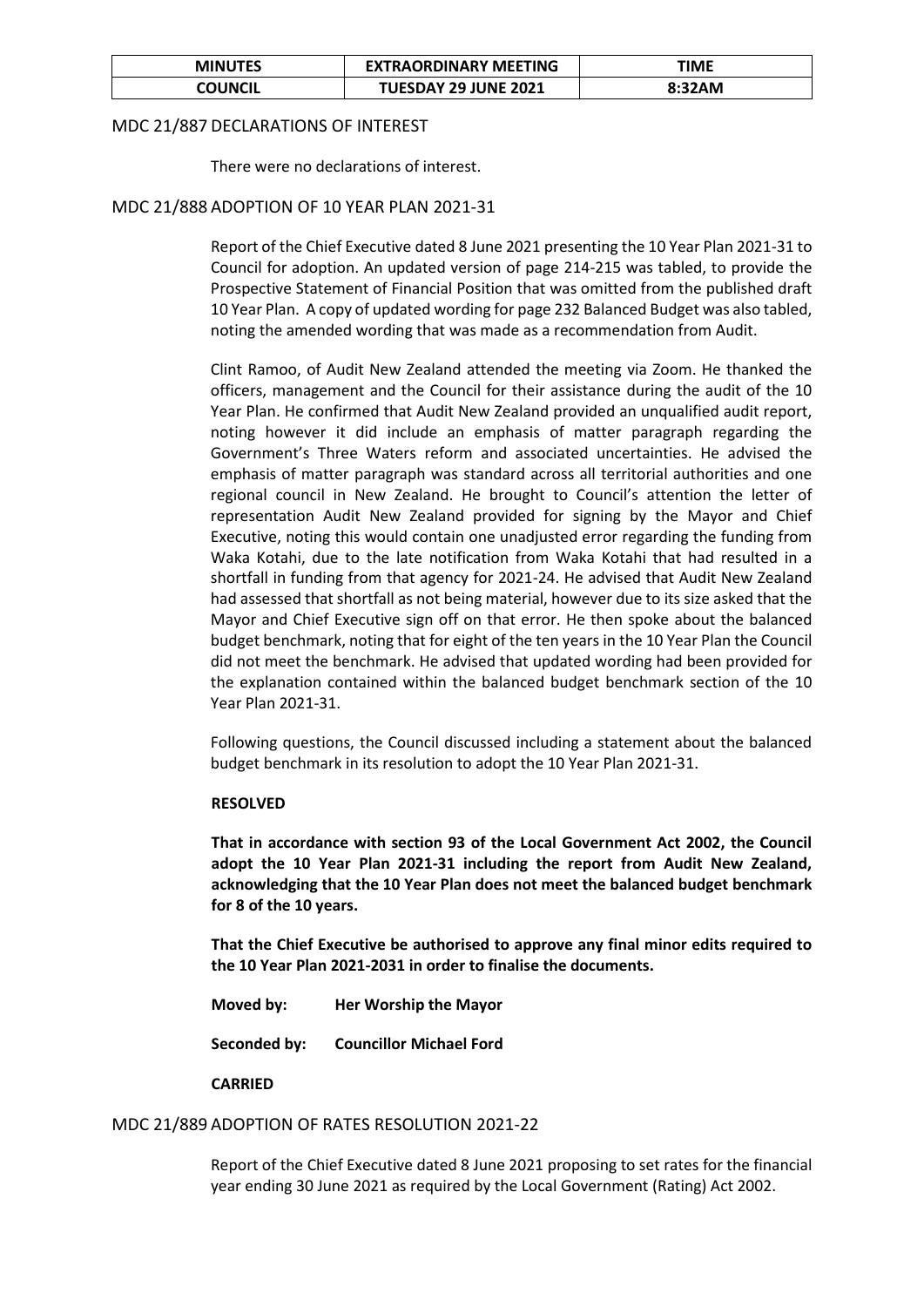| <b>MINUTES</b> | <b>EXTRAORDINARY MEETING</b> | ΓΙΜΕ   |
|----------------|------------------------------|--------|
| COUNCIL        | <b>TUESDAY 29 JUNE 2021</b>  | 8:32AM |

*Councillor Phil Marsh joined the meeting via Zoom at 8:52am.*

#### **RESOLVED**

**That the Manawatū District Council, in pursuance of the exercise of powers conferred on it by the Local Government (Rating) Act 2002 and any other empowering provisions, resolves to set the following rates on rating units in the district for the financial year commencing 1 July 2021 and ending 30 June 2022:**

**A General Rates** 

**Under section 13(2) and 14 of the Local Government (Rating) Act 2002, a general rate on every rating unit, assessed on capital value and on a differential basis.**

| <b>Differential Category</b>        | <b>Differential</b> | Rate in the \$ of CV |
|-------------------------------------|---------------------|----------------------|
| 1. Feilding Residential             | 1.00                | 0.00128              |
| 2. Feilding Rural                   | 0.50                | 0.00064              |
| 3. Feilding CBD                     | 2.25                | 0.00288              |
| 4. Rural                            | 0.40                | 0.00051              |
| <b>5. Industrial and Commercial</b> | 1.60                | 0.00205              |
| 6. Utilities                        | 1.60                | 0.00205              |

### **B Uniform Annual General Charge**

**Under section 15(2) of the Local Government (Rating) Act 2002, a uniform annual general charge of \$585.00 on every separately used or inhabited part of a rating unit.** 

## **C Parks, Reserves and Sports Grounds Targeted Rate**

**Under section 16(3) and 16(4) of the Local Government (Rating) Act 2002, a targeted rate on every rating unit, assessed on capital value and on a differential basis.**

| <b>Differential Category</b>        | <b>Differential</b> | Rate in the \$ of CV |
|-------------------------------------|---------------------|----------------------|
| 1. Feilding Residential             | 1.00                | 0.00060              |
| 2. Feilding Rural                   | 0.30                | 0.00018              |
| 3. Feilding CBD                     | 2.75                | 0.00165              |
| 4. Rural                            | 0.30                | 0.00018              |
| <b>5. Industrial and Commercial</b> | 1.50                | 0.00090              |
| 6. Utilities                        | 1.75                | 0.00105              |

#### **D Parks, Reserves and Sports Grounds Uniform Targeted Rate**

**A targeted rate for parks, reserves and sports grounds, set under section 16(3) and 16(4) of the Local Government (Rating) Act 2002 on every rating**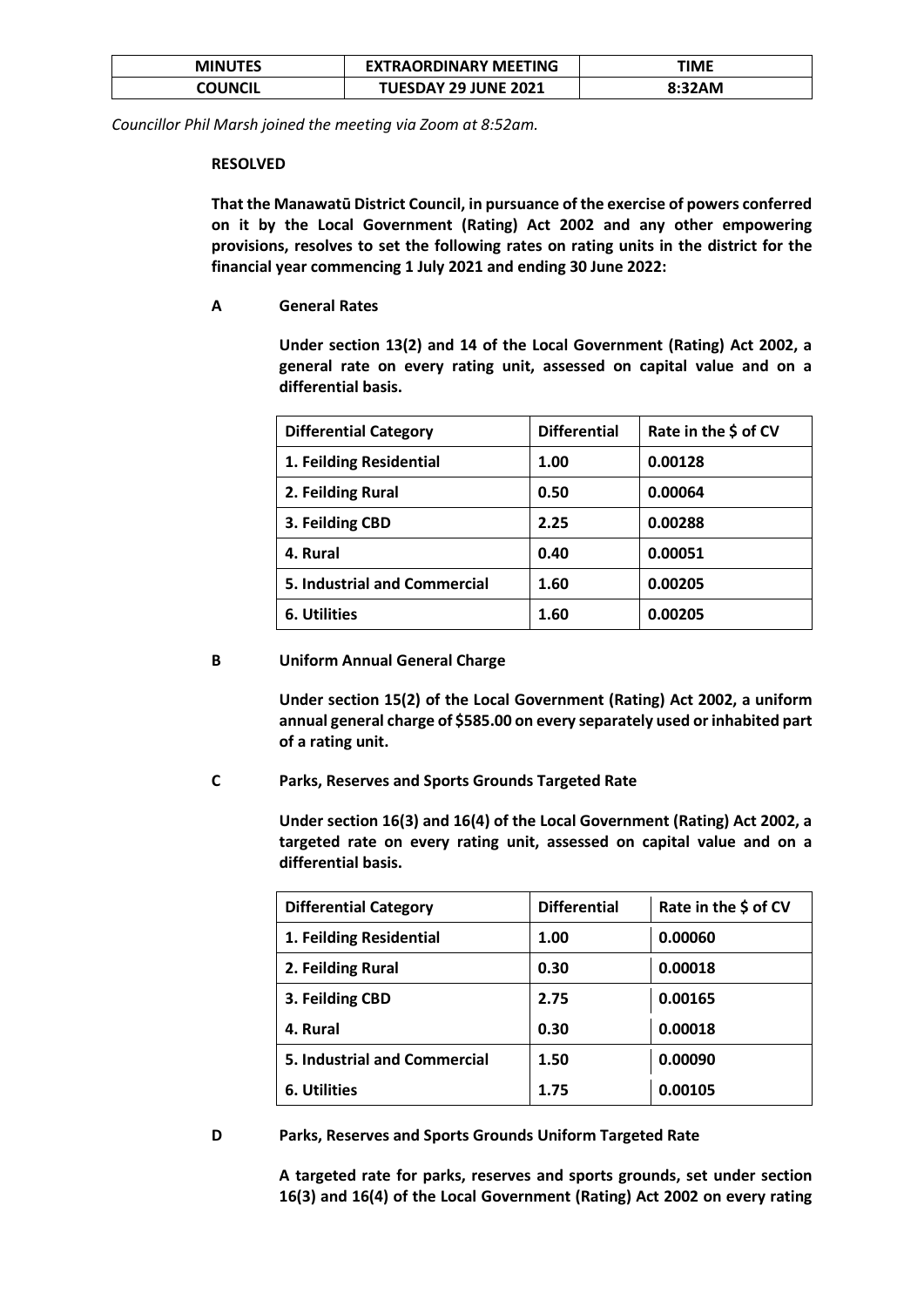| <b>MINUTES</b> | <b>EXTRAORDINARY MEETING</b> | TIME   |
|----------------|------------------------------|--------|
| COUNCIL        | <b>TUESDAY 29 JUNE 2021</b>  | 8:32AM |

**unit in the district, of \$25.00 per separately used or inhabited part of a rating unit.** 

**E Roading Targeted Rate** 

**Under section 16(3) and 16(4) of the Local Government (Rating) Act 2002, a targeted rate on every rating unit, assessed on capital value and on a differential basis.**

| <b>Differential Category</b>        | <b>Differential</b> | Rate in the \$ of CV |
|-------------------------------------|---------------------|----------------------|
| 1. Feilding Residential             | 1.00                | 0.00090              |
| 2. Feilding Rural                   | 0.65                | 0.00059              |
| 3. Feilding CBD                     | 2.75                | 0.00249              |
| 4. Rural                            | 0.65                | 0.00059              |
| <b>5. Industrial and Commercial</b> | 1.50                | 0.00136              |
| 6. Utilities                        | 1.75                | 0.00158              |

## **F Roading Uniform Targeted Rate**

**A targeted rate for roading, set under section 16(3) and 16(4) of the Local Government (Rating) Act 2002 on every rating unit, of \$100.00 per separately used or inhabited part of a rating unit.** 

### **G Makino Aquatic Centre Targeted Rate**

**A targeted rate for the Makino Aquatic Centre set under section 16(3) and 16(4) of the Local Government (Rating) Act 2002 on every separately used or inhabited part of a rating unit, assessed on a differential basis described below:**

- **Within Feilding Differential Rating Area** \$ 211.00
- **Outside the Feilding Differential Rating Area \$ 149.00**

#### **H Library Targeted Rate**

**A targeted rate for the library set under section 16(3) and 16(4) of the Local Government (Rating) Act 2002 on every separately used or inhabited part of a rating unit, assessed on a differential basis described below:**

- **Within Feilding Differential Rating Area** \$ 152.00
- **•** Outside the Feilding Differential Rating Area \$ 107.00

## **I Feilding CBD Redevelopment Targeted Rate**

**A targeted rate for the Feilding Central Business District (CBD) Redevelopment set under section 16(3) and 16(4) of the Local Government (Rating) Act 2002, of:** 

**• \$0.00039 in the dollar of capital value on all rating units situated within differential category 3 (Feilding CBD).**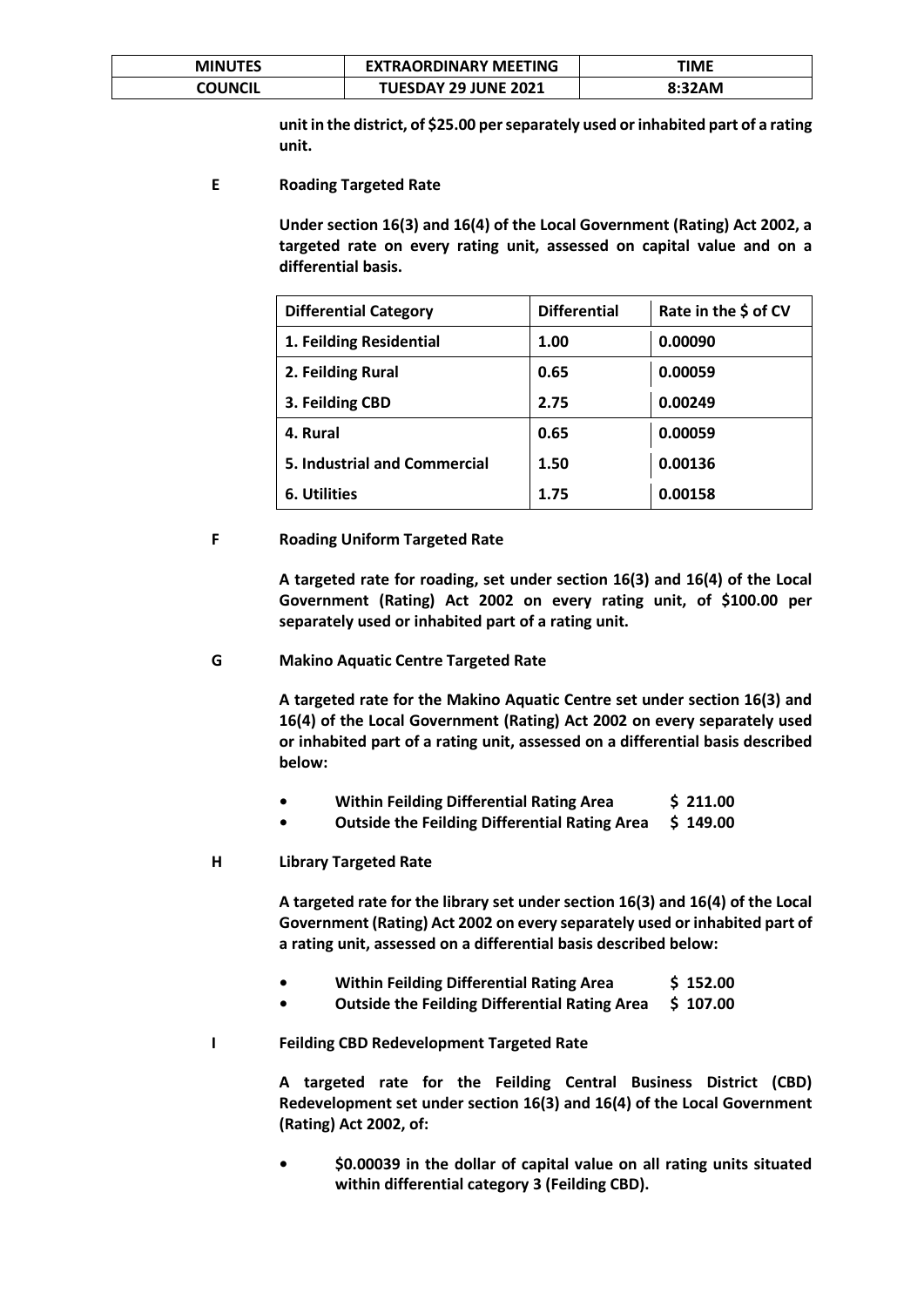| <b>MINUTES</b> | <b>EXTRAORDINARY MEETING</b> | <b>TIME</b> |
|----------------|------------------------------|-------------|
| COUNCIL        | <b>TUESDAY 29 JUNE 2021</b>  | 8:32AM      |

## **J Feilding CBD Security Targeted Rate**

**A targeted rate for Feilding CBD security, set under section 16(3) and 16(4) of the Local Government (Rating) Act 2002, of:**

- **• \$302.00 per separately used or inhabited part of a rating unit situated within differential category 3 (Feilding CBD).**
- **K Kerbside Recycling Targeted Rate**

**A targeted rate for the kerbside recycling collection service, set under section 16(3) and 16(4) of the Local Government (Rating) Act 2002, of:**

- **• \$145.00 per separately used or inhabited part of a rating unit to which the kerbside recycling collection service is available, excluding vacant land.**
- **L Ultra-Fast Broadband Infrastructure Targeted Rate**

**A targeted rate for the ultra-fast broadband infrastructure in the Kawakawa Road/Darragh Road industrial area, set under section 16(3) and 16(4) of the Local Government (Rating) Act 2002, of:**

- **• \$742.00 per separately used or inhabited part of a rating unit that is within 10 meters of the Ultra-Fast Broadband infrastructure.**
- **M Stormwater Targeted Rate**

**A targeted rate on each rating unit in the areas listed below, that are connected directly or indirectly to a stormwater network set under section 16(3) and 16(4) of the Local Government (Rating) Act 2002, of \$150.00 per rating unit for land within the Feilding Differential Rating Area and in Rongotea, Sanson, Himatangi Beach, Tangimoana, Halcombe and Cheltenham zoned as "village" in the district plan.**

**N Rural Land Drainage Targeted Rates** 

**Targeted rates, based on land value (LV), for rating units that are part of one of the schemes listed below, for the maintenance and development of land drainage schemes, set under section 16(3) and 16(4) of the Local Government (Rating) Act 2002, of:**

| Category                          | Rate in \$ of LV |
|-----------------------------------|------------------|
| <b>Bainesse drainage district</b> |                  |
| <b>Bainesse Class A</b>           | 0.000790         |
| <b>Bainesse Class B</b>           | 0.000390         |
| <b>Bainesse Class C</b>           | 0.000330         |
| Makowhai drainage district        |                  |
| Makowhai Class A                  | 0.000230         |
| Makowhai Class B                  | 0.000160         |
| <b>Makowhai Class C</b>           | 0.000030         |
| Maire drainage district           |                  |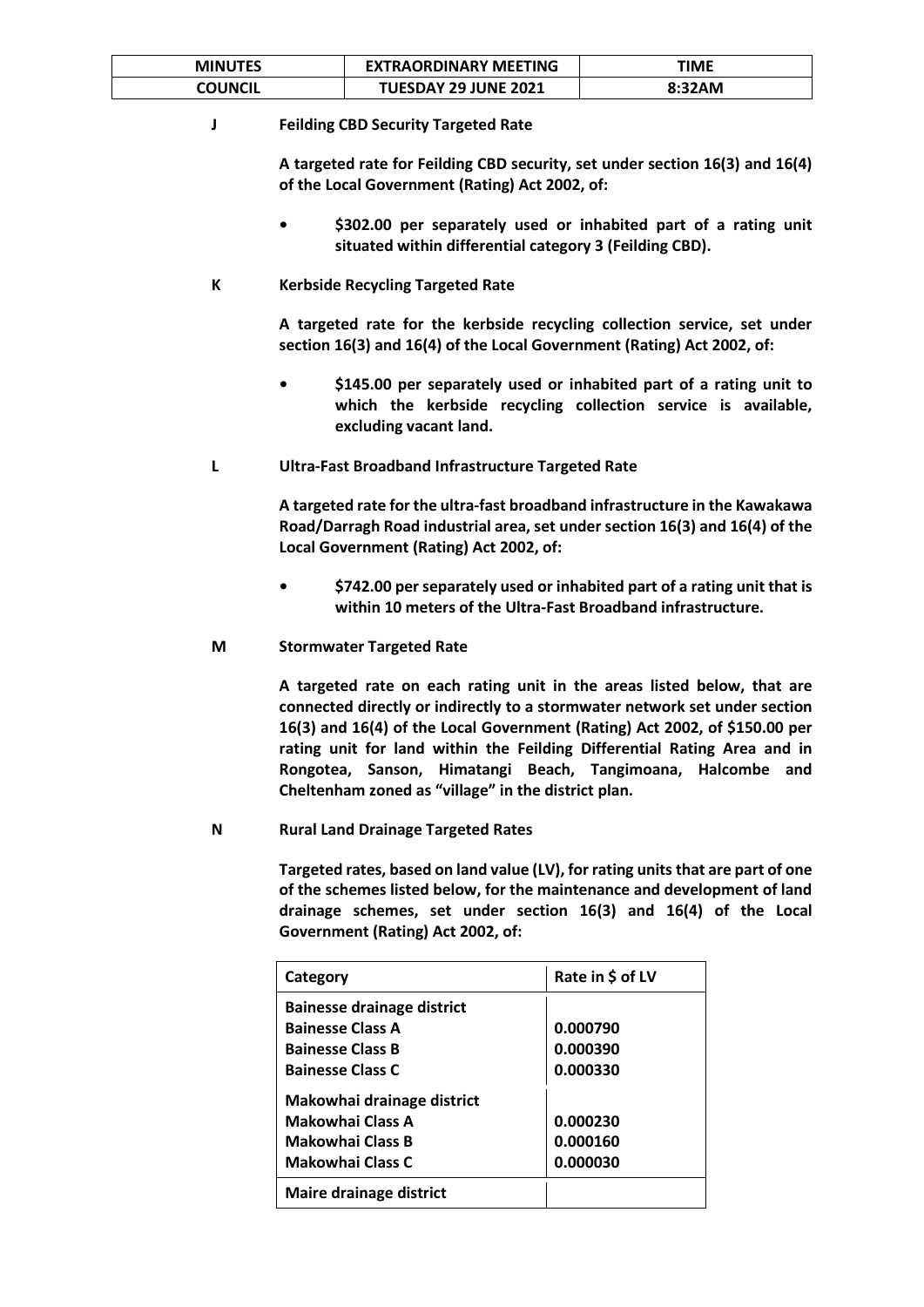| <b>MINUTES</b> | <b>EXTRAORDINARY MEETING</b> | ΓΙΜΕ   |
|----------------|------------------------------|--------|
| COUNCIL        | <b>TUESDAY 29 JUNE 2021</b>  | 8:32AM |

| Category                      | Rate in \$ of LV |
|-------------------------------|------------------|
| <b>Maire Class A</b>          | 0.000390         |
| <b>Maire Class B</b>          | 0.000130         |
| <b>Maire Class C</b>          | 0.000180         |
| <b>Maire Class D</b>          | 0.000220         |
| Oroua Downs drainage district |                  |
| <b>Oroua Downs Class A</b>    | 0.000610         |
| <b>Oroua Downs Class B</b>    | 0.000300         |
| <b>Oroua Downs Class C</b>    | 0.000180         |

#### **O Water Supply Targeted Rate – Urban**

**For rating units that do not receive volumetric water, a differential targeted rate for water supply, set under section 16(3) and 16(4) of the Local Government (Rating) Act 2002, of:**

| <b>Water Supply - Connected</b>   | \$394.00 |
|-----------------------------------|----------|
| <b>Water Supply - Serviceable</b> | \$197.00 |
| <b>Water Supply - Restricted</b>  | \$315.00 |

#### **P Volumetric Water Charges**

**For rating units that have opted for water volumetric charging and extraordinary users of the water scheme under Council's bylaw, a differential targeted rate based on the level of service provision (connection size and number of connections) to the rating unit (as set out in the table below):**

| <b>Connection size</b> | <b>Charge per connection</b> |
|------------------------|------------------------------|
| 15 mm to 20 mm         | \$696.00                     |
| $25 \, \text{mm}$      | \$736.00                     |
| 32 mm                  | \$736.00                     |
| 40 mm                  | \$784.00                     |
| 50 mm                  | \$784.00                     |
| 80 mm                  | \$784.00                     |
| 100 mm                 | \$908.00                     |
| 150 mm                 | \$996.00                     |
|                        |                              |

**A water consumption charge set under section 19 of the Local Government (Rating) Act 2002 for consumption in excess of 380 cubic meters within the rating year of \$1.58 per cubic meter of water supplied.**

#### **Q Water Supply Targeted Rates - Rural**

**Targeted rates, set under section 19 of the Local Government (Rating) Act 2002, for the rural water supply treatment, reticulation and supply of water per unit allocated or supplied to each participating rating units in the following schemes.** 

| Stanway/Halcombe – per unit allocated | \$281.00 |
|---------------------------------------|----------|
| Waituna West - per unit allocated     | \$398.00 |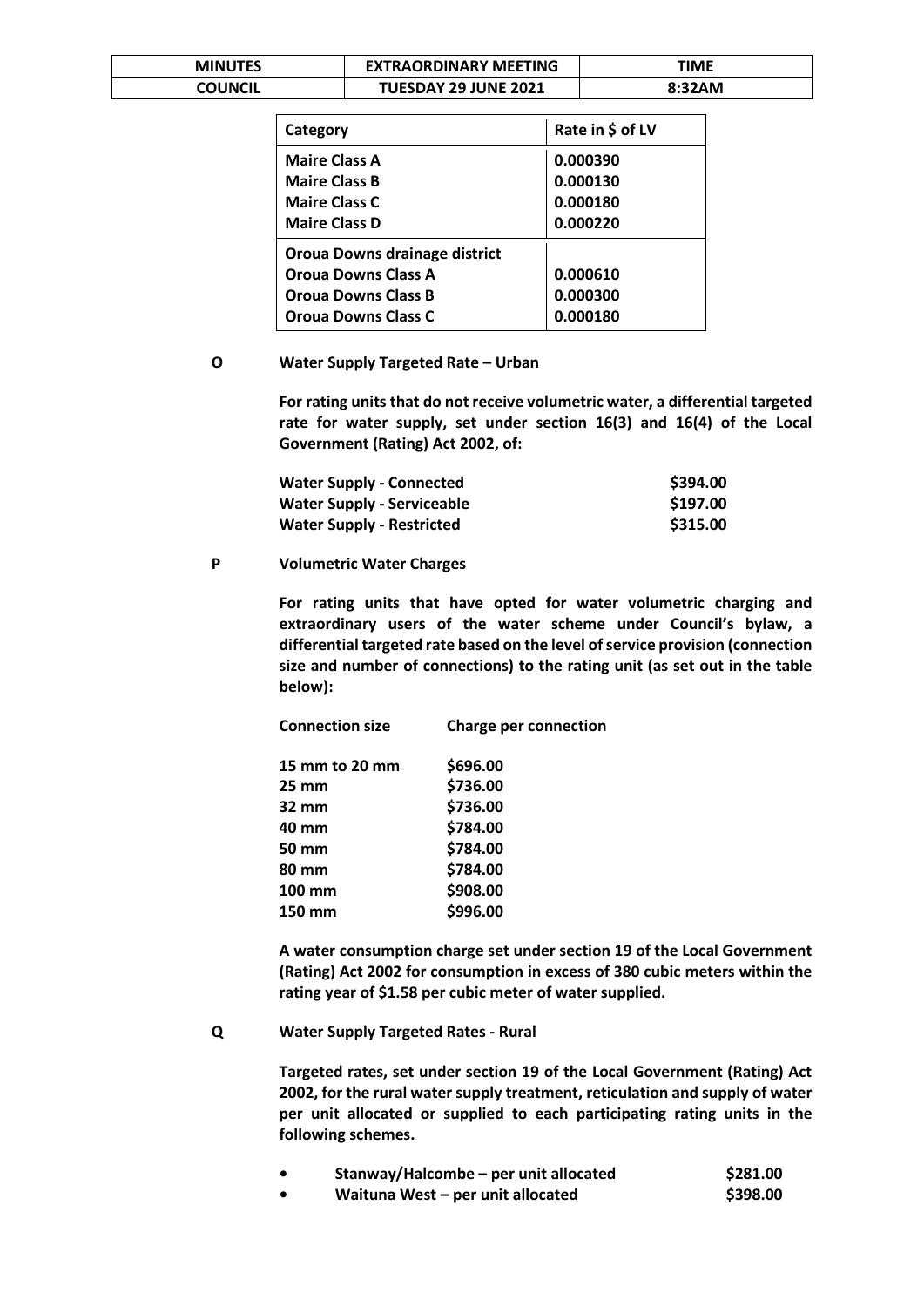| <b>MINUTES</b> | <b>EXTRAORDINARY MEETING</b> | TIME   |
|----------------|------------------------------|--------|
| COUNCIL        | <b>TUESDAY 29 JUNE 2021</b>  | 8:32AM |
|                |                              |        |

| $\bullet$ | Kiwitea rural water $-$ per unit allocated       | \$184.00 |
|-----------|--------------------------------------------------|----------|
| $\bullet$ | Kiwitea rural water $-$ per additional unit used |          |
|           | but not allocated                                | \$184.00 |

### **R Wastewater Disposal Targeted rates**

**A targeted rate, excluding rating units where volumetric wastewater charges are applied, differentiated based on availability of service for the reticulation, treatment and disposal of sewage and trade effluent, set under section 16(3) and 16(4) of the Local Government (Rating) Act 2002, of:**

| Wastewater disposal - Connected   | \$690.00 |
|-----------------------------------|----------|
| Wastewater disposal - Serviceable | \$345.00 |
| Wastewater disposal - Restricted  | \$552.00 |

#### **S Capital Contribution Targeted Rate**

**Where a ratepayer has signed an agreement to pay their capital contribution over a set term, for the Himatangi Beach wastewater scheme or the Rongotea water scheme capital contribution, a targeted rate is set under section 16(3) and 16(4) of the Local Government (Rating) Act 2002.** 

| <b>Capital Contribution Targeted Rate</b>                                                | <b>Targeted Rate</b><br>Amount |
|------------------------------------------------------------------------------------------|--------------------------------|
| Himatangi Beach wastewater scheme - ten year term, 1<br><b>July 2013 to 30 June 2023</b> | \$1,392                        |
| Himatangi Beach wastewater scheme - twenty year<br>term, 1 July 2013 to 30 June 2033     | \$923                          |
| Rongotea water scheme $-$ ten year term, 1 July 2015 to<br>30 June 2025                  | \$564                          |
| Rongotea water scheme - twenty year term, 1 July 2015<br>to 30 June 2035                 | \$374                          |

#### **T Rates invoice and penalty dates**

**Rates are set for the year commencing 1 July 2021 and ending 30 June 2022.** 

**Rates will be payable in four equal instalments and must be paid by the due date. Payment can be made using online banking, direct debit, credit card through internet or at the Council Office situated at 135 Manchester Street, Feilding between the hours of 8.00am and 5.00pm, Monday, Tuesday, Thursday and Friday – 9.00am and 5.00pm Wednesday.** 

**If annual rates are paid in full by 26 November 2021, any penalties added for instalment one will be remitted.**

|                        | Instalment | <b>Instalment</b>               | Instalment       | Instalment |
|------------------------|------------|---------------------------------|------------------|------------|
|                        | One        | Two                             | <b>Three</b>     | Four       |
| <b>Invoice</b><br>Date | 2021       | August   1 November   1<br>2021 | February<br>2022 | 2 May 2022 |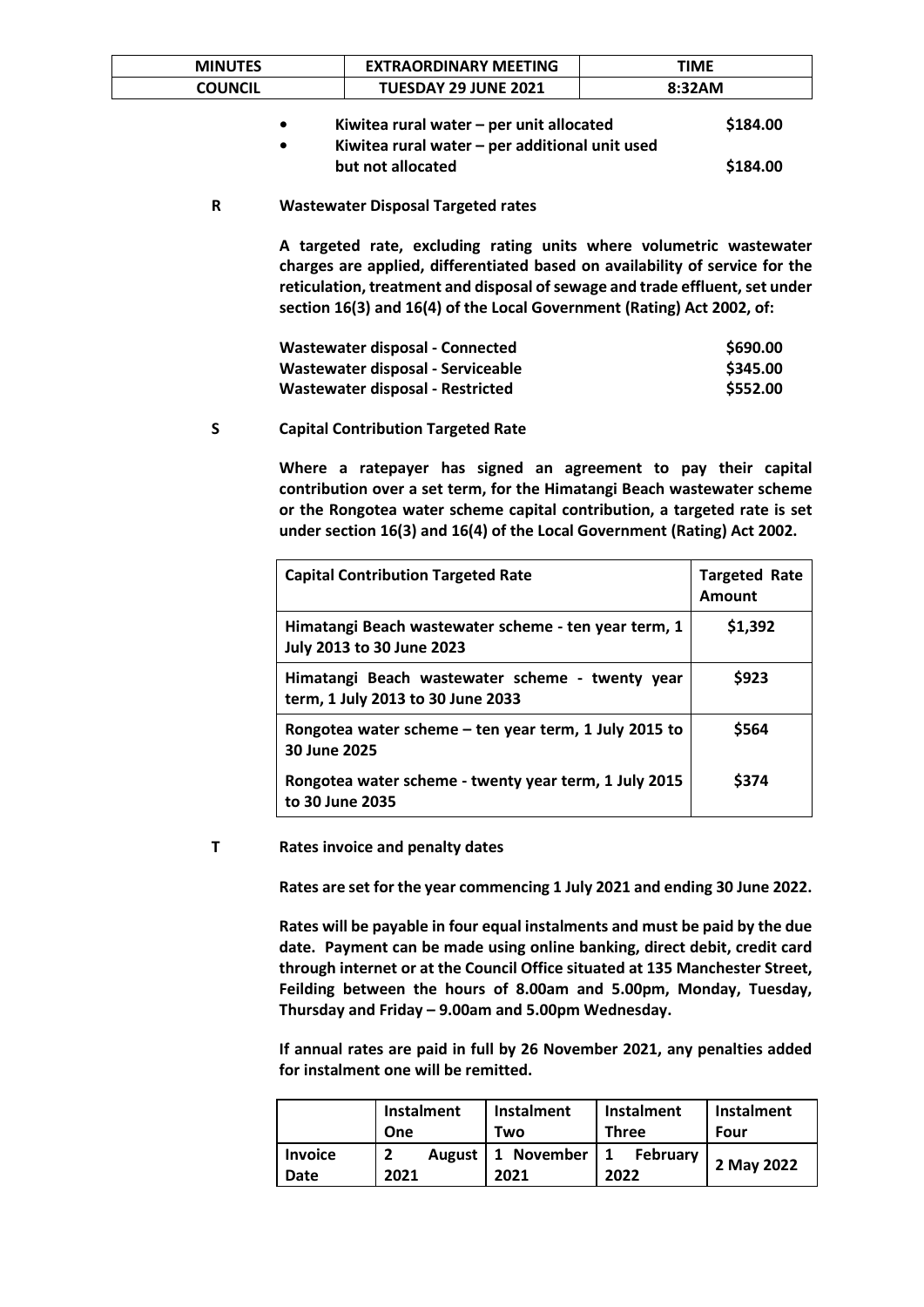| <b>MINUTES</b> | <b>EXTRAORDINARY MEETING</b> | ΓΙΜΕ   |
|----------------|------------------------------|--------|
| COUNCIL        | <b>TUESDAY 29 JUNE 2021</b>  | 8:32AM |

|                               | Instalment                  | <b>Instalment</b>             | <b>Instalment</b>      | Instalment  |
|-------------------------------|-----------------------------|-------------------------------|------------------------|-------------|
|                               | One                         | Two                           | <b>Three</b>           | Four        |
| Payment<br><b>Due Date</b>    | <b>August</b><br>27<br>2021 | 26<br><b>November</b><br>2021 | February<br>25<br>2022 | 27 May 2022 |
| <b>Penalty</b><br><b>Date</b> | 1 September<br>2021         | <b>December</b><br>2021       | March<br>2022          | 1 June 2022 |

**Volumetric Water charges will be invoiced at the end of each quarter and are due for payment on the last working day of the following month (as set out in the table below).**

|                               | <b>Quarter One</b>           | <b>Quarter Two</b>    | Quarter<br><b>Three</b>    | <b>Quarter Four</b> |
|-------------------------------|------------------------------|-----------------------|----------------------------|---------------------|
| <b>Invoice</b><br><b>Date</b> | 30<br>September<br>2021      | 31 December<br>2021   | <b>March</b><br>31<br>2022 | 30 June 2022        |
| Payment<br><b>Due Date</b>    | <b>October</b><br>29<br>2021 | 28<br>January<br>2022 | <b>29 April 2022</b>       | 29 July 2022        |

## **U Instalment Penalty**

**Under section 57 and 58(1)(a) of the Local Government (Rating) Act 2002, a 10% penalty will be added to any portion of the current instalment that remains unpaid after the due date. The penalty will be added on the date set out in the table above in the "Penalty Date" row.**

**V Additional Arrears Penalty**

**A 10 percent penalty will be added on 7 July 2021 to any unpaid rates from previous financial years that remains unpaid on 6 July 2021. Another 10 percent will be added on 14 January 2022 to any unpaid rates from previous financial years that remain unpaid on 13 January 2022.**

**Moved by: Councillor Michael Ford**

**Seconded by: Councillor Alison Short**

## **CARRIED**

## MDC 21/890 ADOPTION OF DEBT RESOLUTION 2021-22

Report of the Chief Executive dated 8 June 2021 seeking authorisation for the Chief Executive to borrow when necessary to fund the programmes identified in year one of the 2021-31 10 Year Plan.

## **RESOLVED**

**1. That the Council authorise the Chief Executive to borrow up to \$11,453,000 to fund the capital projects identified in the 2021-31 10 Year Plan.**